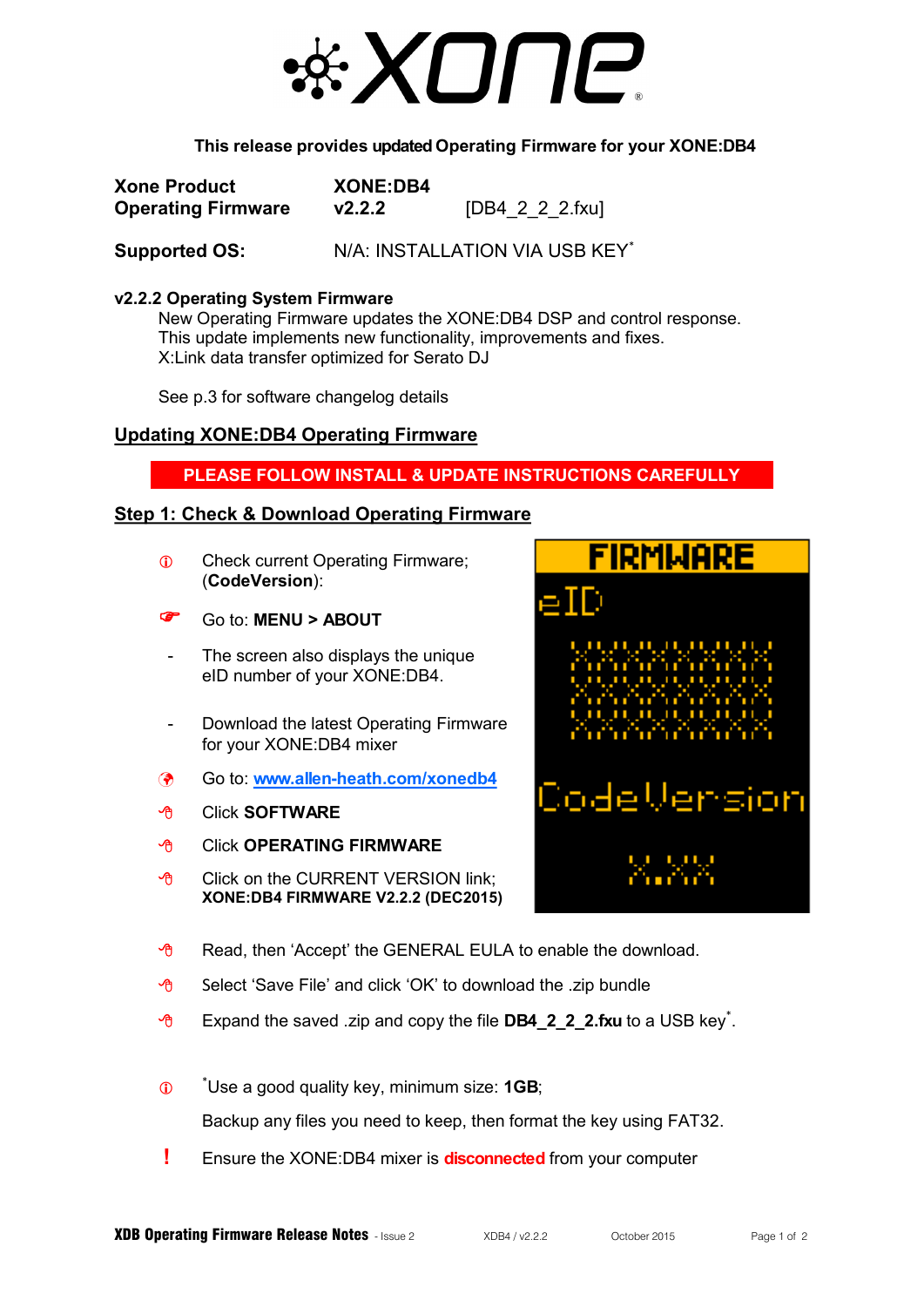# \* ХОПР®

**This release provides updated Operating Firmware for your XONE:DB4**

**PLEASE FOLLOW INSTALL & UPDATE INSTRUCTIONS CAREFULLY**

| <b>Xone Product</b>      |  |
|--------------------------|--|
| <b>Opeating Firmware</b> |  |

**Xone Product XONE:DB4** 

**v2.2.2 [FWUpdater\_XONE\_DB4\_2.2.2]** 

# **Step 2: Update Operating Firmware**

- $\Theta$  Extract the new firmware file: **DB4\_2\_2\_2.fxu**
- $\Theta$  Copy to the root directory of the USB key.
- Connect the key to USB socket on the XONE:DB4 top panel.
- Open the LCD display **MENU**
- **Scroll down & Press to select FIRMWARE**
- Scroll down & Press to select **Load File**
- The display will prompt you to confirm you want to run the update.
- **Scroll down & Press to select YES** and start the Operating Firmware update.
- The screen will display a progress bar.
- **! DO NOT switch OFF or interrupt power supply or connection to your XONE:DB4 while update is in progress**.
- When the update is complete, the mixer will reboot automatically.
- **v2.2.2 XONE:DB4 Operating Firmware update is now complete.**



If the mixer freezes during update, or following the reboot, it can be forced into a hard reset as follows:

- **P** Power the mixer **OFF** using the rear panel power switch.
- **Press and hold down the MENU** button.
- Keeping the **MENU** button depressed, power the mixer back **ON**.
- **F** Hold the **MENU** button down for 5 to 8 seconds, then release.
- **! After the mixer reboots, MENU settings will be reset to default options**
- **Check new code version as outlined in Step1 above**

**If you have any problems with installation, please contact** A&H **Product Support:** [http://support.allen](http://support.allen-heath.com/Base/UserRegistration/Register)-heath.com